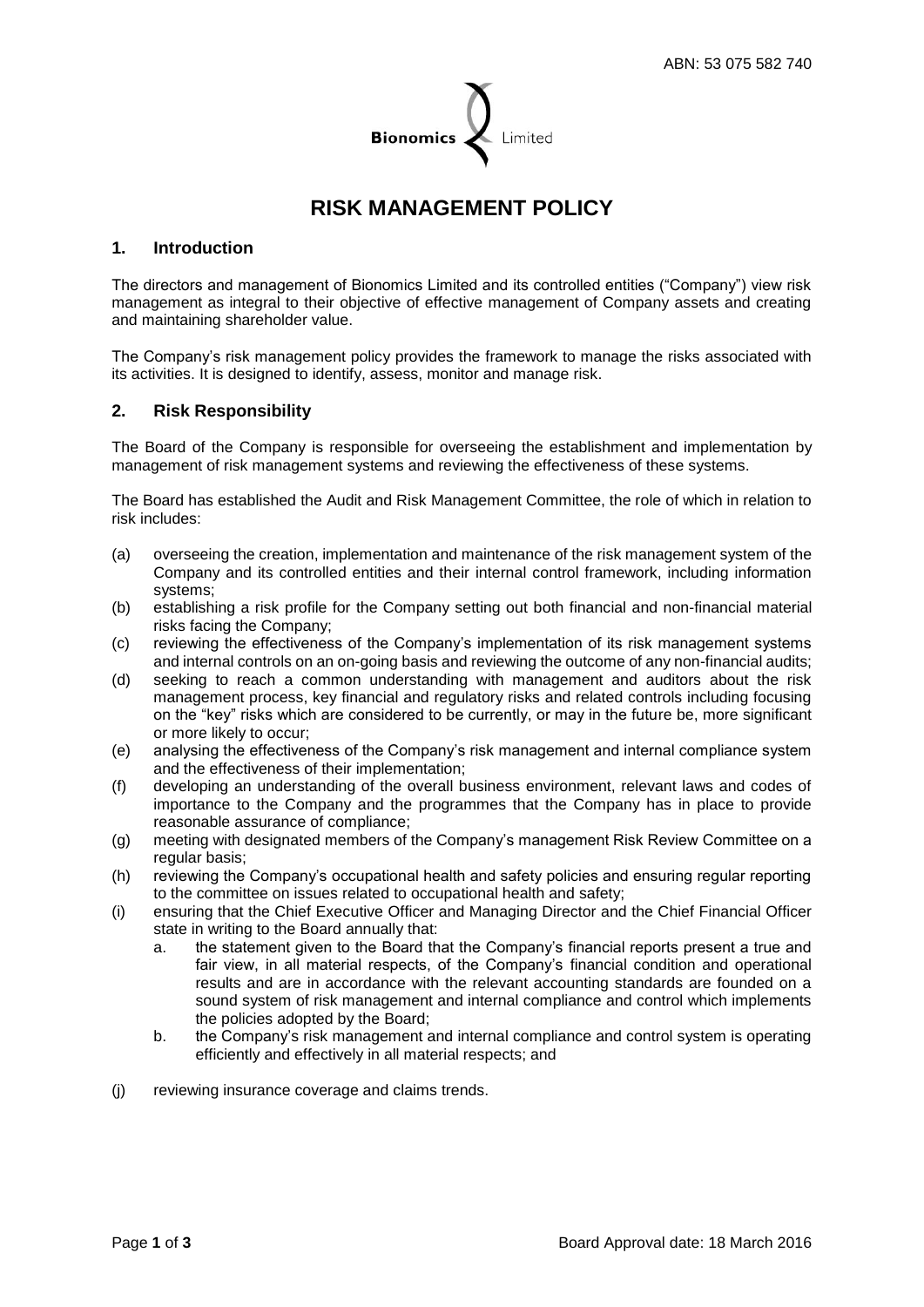

A management Risk Review Committee has been established which meets at least four times a year. The aim of this committee is to provide to the Board, through the Audit and Risk Management Committee, and to management generally assurance that the major business risks are being identified and consistently assessed and that management plans are in place to address risk. The members of the Risk Review Committee shall be:

- Chief Executive Officer Chair
- Chief Financial Officer
- Chief Scientific Officer
- Legal Counsel & Company Secretary
- Vice President, Neuroscience Research
- Vice President, Clinical Development
- Chair Work, Health & Safety Committee

The role of the management Risk Review Committee is detailed further below.

## **3. Risk Management**

#### **Management Risk Review Committee**

The management Risk Review Committee is comprised of risk owners for each of the core functions (Corporate, Financial and Science). It is responsible for:

- (a) implementation of the principles, actions and requirements of the risk management plan and monitoring its implementation within the Company;
- (b) provision of the necessary tools and resources to identify and manage risks;
- (c) review of risks on a quarterly basis, including identification of new risks, changes to existing risks and retirement of previously identified risks (through a formal decision making process);
- (d) the manner in which ownership of risks is taken by managers or others in accordance with function or expertise;
- (e) regular reporting of the status of risk items to the Audit and Risk Management Committee and the Board;
- (f) appraisal of risk owners' actions taken to manage risk and correction of inappropriate performance;
- (g) internal compliance and control systems for the implementation of the risk management plan;
- (h) consideration of non-financial audits; and
- (i) compliance with regulatory requirements and best practice.

#### **Risk Identification**

To ensure key risks are identified and analysed, the Company:

- (a) defines risks in the context of the Company's strategy;
- (b) prepares risk profiles including a description of the material risks, the risk level and action plans used to mitigate the risk; and
- (c) regularly reviews and updates the risk profiles.

The risks are divided into project risks and corporate risks.

In very general terms project risks encompass risks relating to particular products and their development.

Corporate risks include the following risks:

- business
- operating